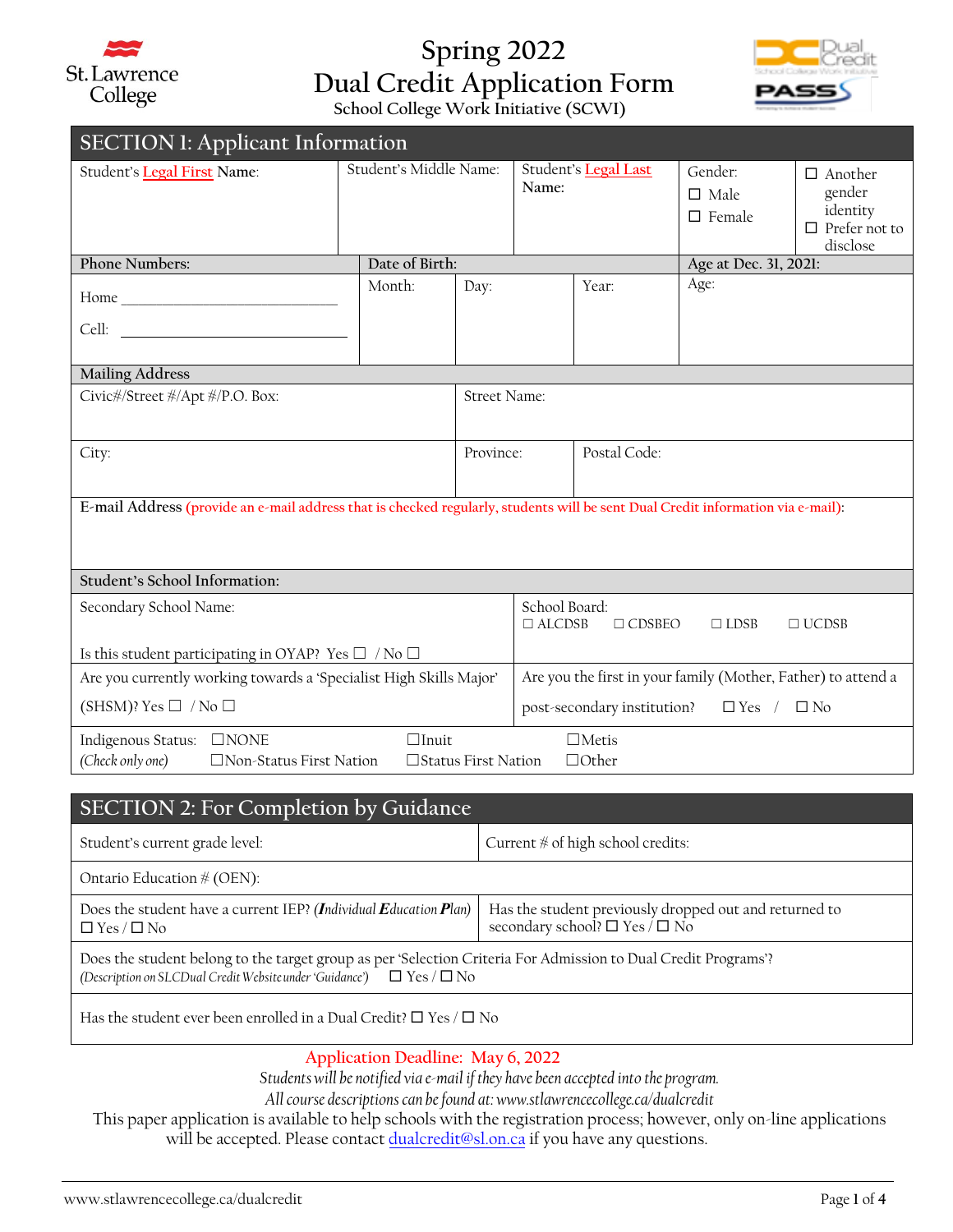| SECTION 3: Please check $\overline{\boxtimes}$ your selected program                  |                 |                    |                |                                                                 |  |  |  |  |
|---------------------------------------------------------------------------------------|-----------------|--------------------|----------------|-----------------------------------------------------------------|--|--|--|--|
| CONGREGATED PROGRAMS (College classes which are made up of Dual Credit students only) |                 |                    |                |                                                                 |  |  |  |  |
| Program Name                                                                          | College<br>Code | DC Code            | Campus         | Duration                                                        |  |  |  |  |
| <b>Stress Managament</b><br>n.<br>Alternative Delivery                                | GENE 5          | PPA <sub>4</sub> T | Tri-<br>Campus | May $9$ – June 14<br>Tuesday & Thursday 12pm - 3pm              |  |  |  |  |
| $\Box$ Professional Effectiveness<br>Alternative Delivery                             | <b>GENE 114</b> | JEE4T              | Tri-<br>Campus | May 9th – June 14<br>Tuesday & Thursday 9am - 12pm              |  |  |  |  |
| Welding Skills                                                                        | MECT<br>102     | $TI$   $4T$        | Kingston       | May $9th -$ June 14<br>Monday & Wednesday<br>$9:30am - 12:30pm$ |  |  |  |  |
| Welding Skills                                                                        | <b>METC 102</b> | TLL4T              | Cornwall       | May 9th – June 14<br>Monday & Tuesday<br>9:30am - 12:30pm       |  |  |  |  |